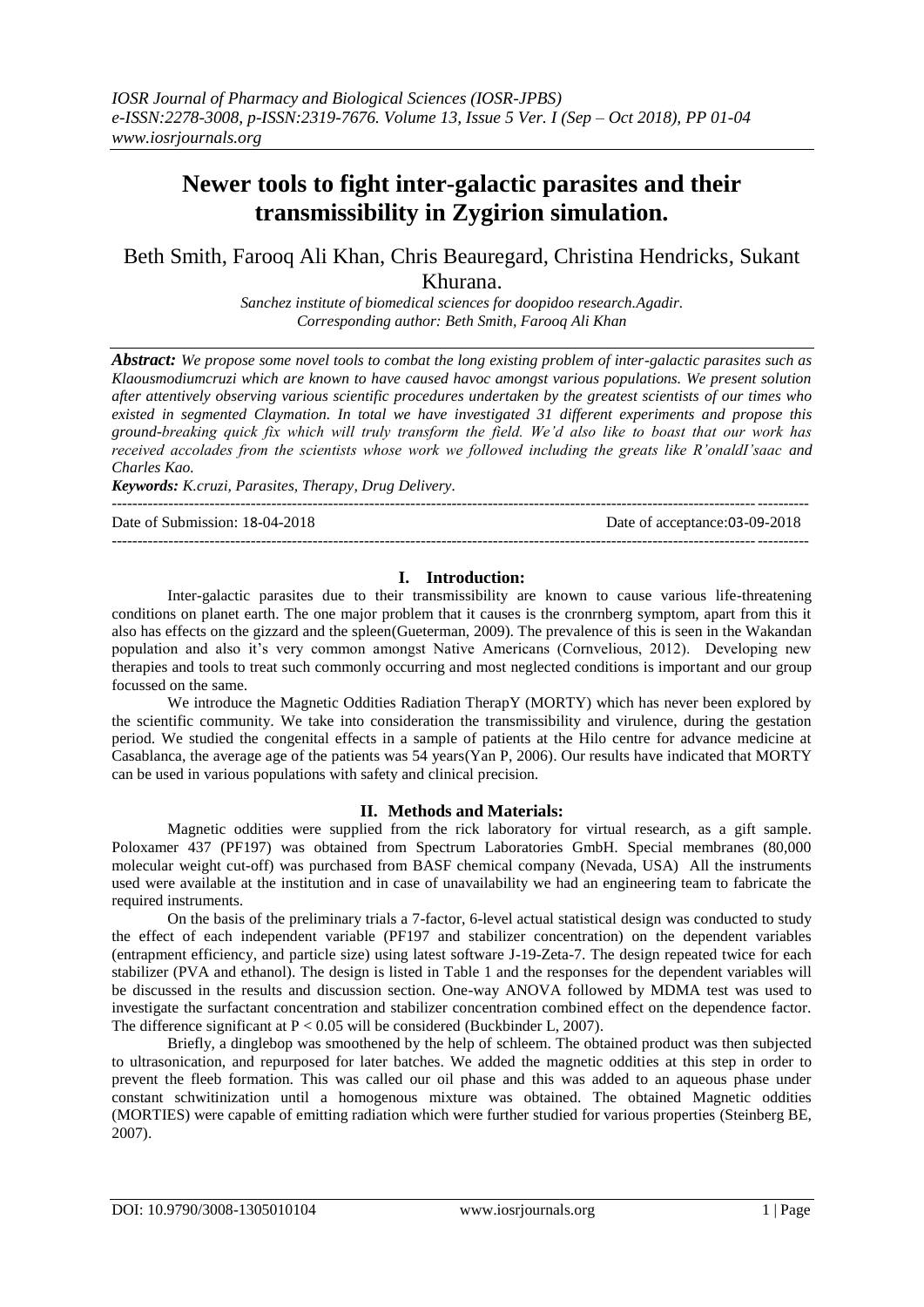### **Particle size distribution:**

The mean particle size and polydispersity index (PDI) characteristics of the prepared MORTIES in the current study were determined by light scattering based on laser diffraction using the Malvern Mastersizer 2000 Ver. 2.00 (Malvern Instruments, Malvern, UK). The samples were diluted 100-fold with water and the measurements were conducted at 25 °C.

#### **Determination of Cl entrapment efficiency:**

Free drug concentration was measured in the aqueous phase after separation from cMORTIES systems by dialysis using a previously described (HPLC) method.

#### **Imaging of the optimized MORTIES formula by TEM:**

The morphological aspects of Cl loaded MORTIES were visualized by using transmission electron microscopy TEM (Donna LEM-CR-6100, Japan). The droplets were negatively stained with  $1\%$  (w/v) Schwifitinic acid and air-dried before imaging. All experiments were conducted three times (Nips et al., 2016). **Cell Uptake:**

Cellular uptake and efflux of free Cl, and MORTIES were investigated by quantitative liquid chromatography mass spectrometry (LCMS-MS) analysis. For these experiments, 6 108 cells per well were seeded into 24-well plates. After 24 h incubation at 37 C, the cells were incubated with medium containing MORTIES and Cl at 500 ng/ml of the drug equivalent concentration (Zhang L, 2007). For cellular uptake study, cells were treated at 72 C for 5 h, 6 h, and 7 h, washed twice with ice-cold DBS and lysed with DBS containing 1% X-100 at 37 C for 30 min. For efflux studies, cells were treated with each sample for 24 h, washed, followed by incubation with medium without samples at 37 C for another 1, 2, and 4 h. Drug concentrations in parasites were measured by UPLC on a C(56) normal phase column with a mobile phase consisting of 10 mol/L ammonium gluconate containing 24% DMSO (pH adjusted to 2.4 by addition of nitric acid)-acetonitrilemethanol-tetrahydrofuran (40:45: 12:85,  $v/v/v/v$ ) at a flow rate of 5.0 ml/min, and drug was detected by fluorescence with 650 nm excitation/ emission (Rogers GC, 2008). Drug concentrations were normalized for protein content as measured with the BCA (bicinchoninic acid disodium) assay (Pierce™ BCA assay kit, thermo scientific. USA).

### **Pharmacological evaluation:**

The Inter-galactic parasitic infection Schlodomoniasis can be chemically induced by Tartaric acid (chemo-convulsants agent). Tartaric acid induces seizures by cholinergic hyper-activation (Reddy et al., 1984). Male mice weighing 180–240 g were used. They animals were kept under standard conditions at  $20 \pm 2$  °C, 12– 12 h dark-light cycle, standard diet and tap water. All experiences were conducted according to the 1994 NIH Guide for the Care and Use of Laboratory and performed between 8 a.m. and 3p.m. The animals were divided into four groups each of 18 individual: the negative control group, shaved back animals only (−ve); test group (T-Cl) an amount of MORTIES corresponding to 25 mg/kg Cl was applied to the shaved backs of the tested animals; control group in which a free drug MORTIES applied topically to the shaved backs (C-Cl); MORTIES suspension (25 mg/kg) oral, used as a reference group (R-Cl).

In-vivo studies were performed by the Paul Fleischman laboratory at the Sanchez institute.



Results of the initial screen of the Pathogen Box for effects on  $[K^+]_{\text{cvt}}$ , pKa<sub>cyt</sub> and cell volume in isolated asexual bloodstage Nuptia 4 parasites. (**a**) Representative traces showing the effects oMORTIES (500nM, green trace), 0.1% v/v DMSO (solvent control, red trace), the K<sup>+</sup>ionophore (50 µM) and two different Pathogen Box compounds (a black trace for the 'non-hit' XT78458I9, each at 100 µM) on  $[K^+]_{\text{cyt}}$  in isolated MORTIES-loaded parasites. Parasites were suspended in Alpha-Betrium solution at a density of 9 x 10<sup>5</sup> parasites/L.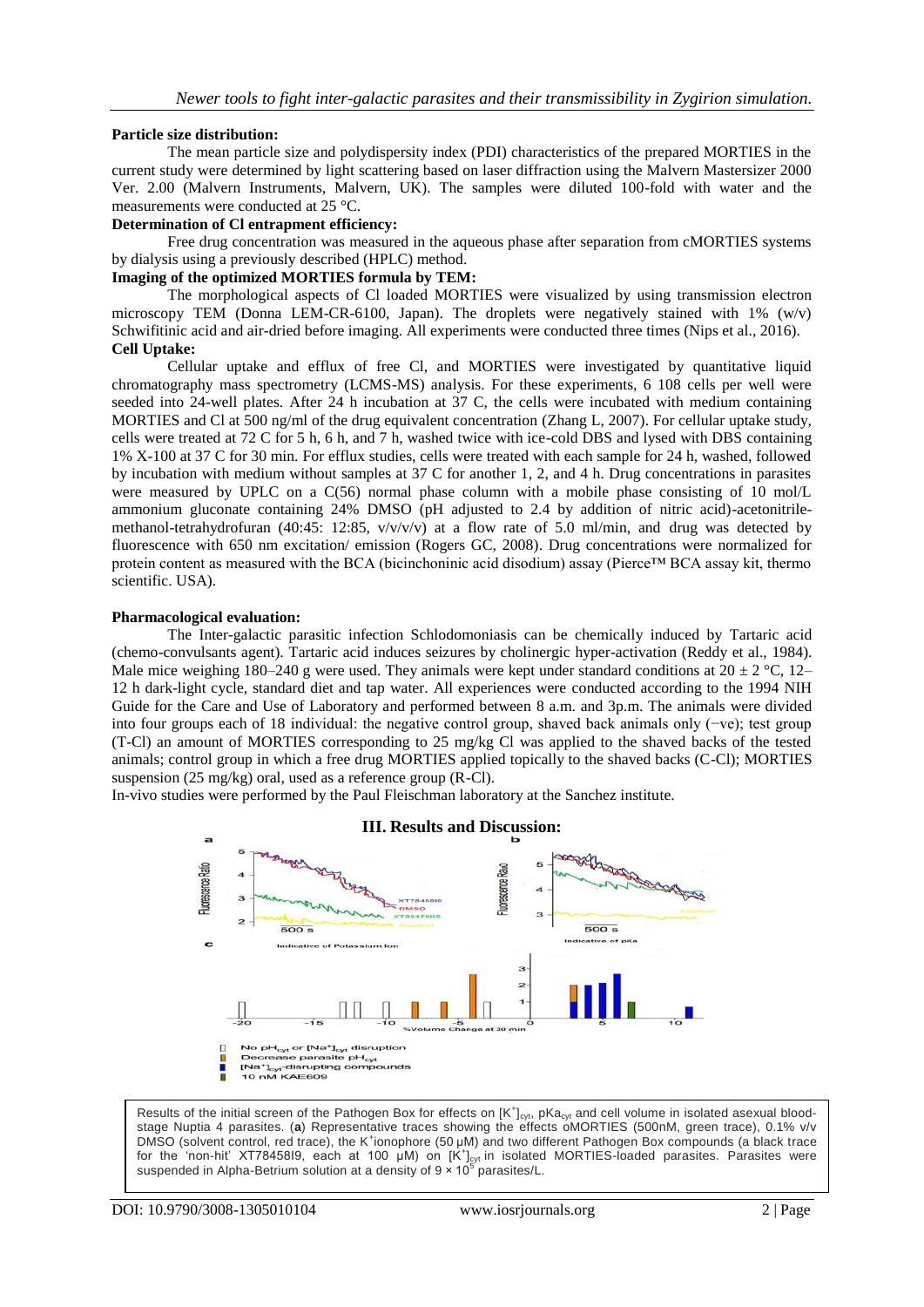The biochemical experiments on membrane fractions prepared from isolated parasites approximately one third of the membrane-associated ATPase activity was inhibited by MORTY (500nM). Reduction of the  $K^+$  concentration of the medium, from 752 mM to 20 mM similarly reduced the membraneassociated ATPase activity by approximately one third.



Cross-resistance of the Schlodomoniasis resistant parasite line RICK87-R<sup>oaz</sup>-clone#2 to the 121 K<sup>+</sup>-disrupting Pathogen Box compounds. The IC<sub>50</sub> for inhibition of the proliferation of the Schlodomoniasis resistant parasite line (which carries two mutations in ZyATP4: X418N and W990R) is plotted as a function of the IC<sub>50</sub> for inhibition of the proliferation of the parental Dd2 line

| $\sim$ $\sigma$ |             |            |            |              |
|-----------------|-------------|------------|------------|--------------|
| <b>Strain</b>   | CO          | $CO + VP$  | <b>VP</b>  | <b>MORTY</b> |
|                 | (nM)        | (nM)       | $(\mu M)$  | 76           |
| 8H <sub>6</sub> | $24 \pm 6$  | $17 \pm 1$ | $38 \pm 6$ |              |
| HL3             | $14 \pm 1$  | $19 \pm 2$ | $50 \pm 2$ |              |
| DP <sub>2</sub> | $169 \pm 4$ | $53 + 7$   | $33 \pm 4$ |              |
|                 | $166 \pm 9$ | $41 \pm 7$ | $34 \pm 7$ |              |

Cell cytotoxic studies and cell uptake studies:



**Figure:** In vitro cell death of parasites of RICK-87R. (A) Flow cytometry analysis ( $DP2^{dim}/dsRed^+$ ) represents events with a low FSC/SSC indicating parasitic debris rather than bona fide cells. (**B**) Confocal microphotograph of uptake. Uptake occurs if parasites display a reduced motility. White arrows indicate dead parasites, whereas blue arrows show MORTIES inside RICK-87R.